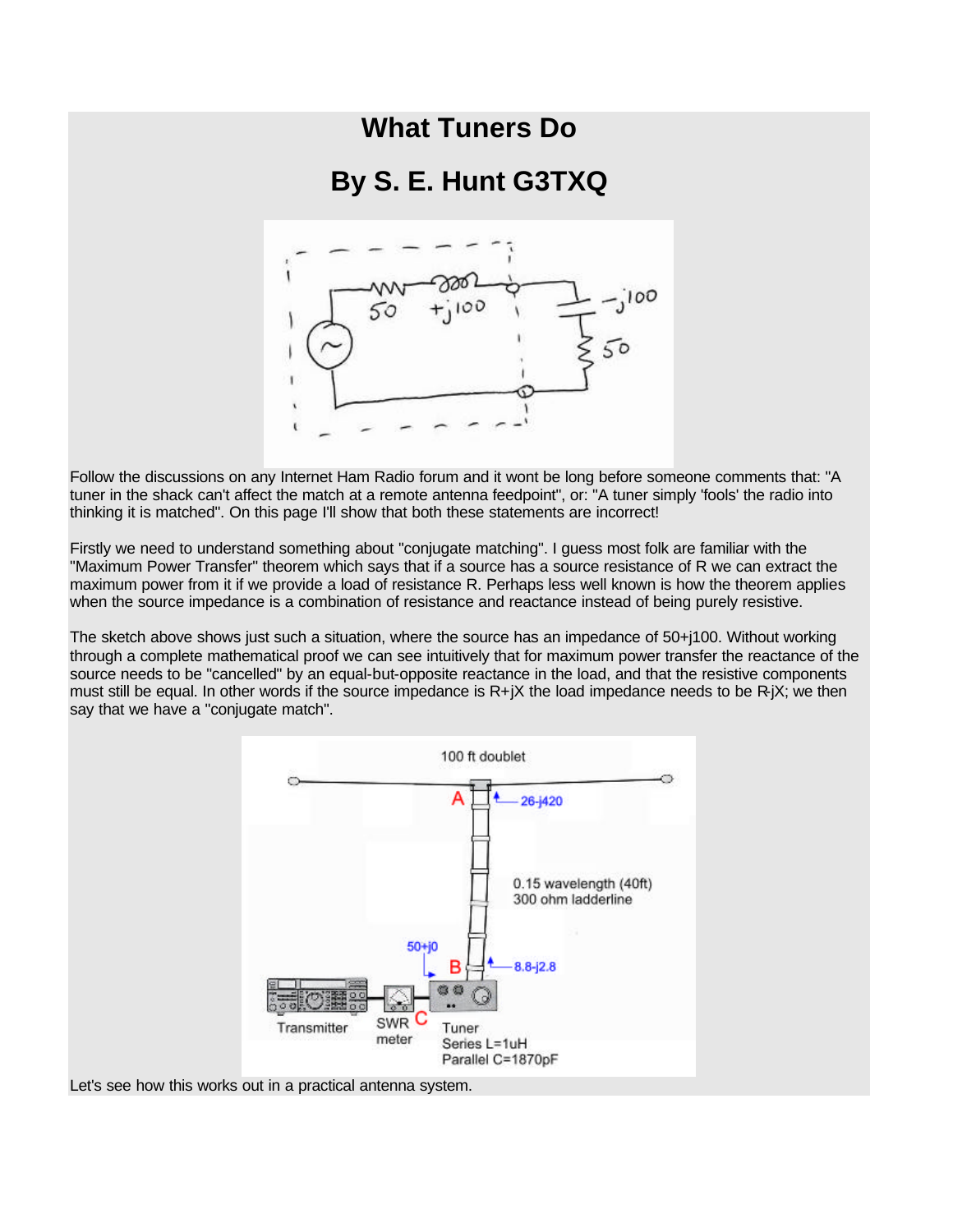The diagram above illustrates a 100ft doublet antenna being center-fed with 0.15? of 300O ladderline from an Lnetwork tuner. To keep things simple we'll assume that the ladderline and tuner have negligible losses. Let's separate the ladderline from the antenna at point A and connect an analyzer across the antenna feedpoint; according to EZNEC we'll measure an impedance of about 26-j420 at a frequency of 3.5MHz. Now reconnect the ladderline to the antenna, but disconnect the other end of the line from the output of the tuner at point B. Connect an analyzer across the ladderline terminals and we'll measure an impedance of about 8.8-j2.8 - the ladderline has transformed the antenna feedpoint impedance (26-j420) into something quite different. It is true that whatever we do with the tuner we cannot affect these two impedances nor, therefore, the VSWR on

the ladderline; however the tuner can affect the impedance seen looking into the tuner at point C. A series inductance of 1uH and a shunt capacitance of 1870pF will transform the tuner's 8.8-j2.8 load impedance at point B into 50+j0 at point C creating an ideal load for the transmitter. So far so good - no surprises!



Now let's replace the transmitter with a 50O resistor to represent its specified load impedance, and repeat the measurements, but this time measuring the impedances looking back towards the transmitter rather than towards the antenna; in other words we're measuring source impedances rather than load impedances. Oh - and be sure not to alter the tuner settings!

If we disconnect the cable from the input of the tuner and measure the impedance looking back towards the SWR meter, we will of course measure 50+j0 or 50-j0 - they're the same thing. Reconnect the cable. Now separate the ladderline from the output of the tuner at point B and connect the analyzer across the tuner terminals we'll measure an impedance, which is 50O, modified by the tuner components. In fact we'll measure 8.8+j2.8. Reconnect the ladderline to the output of the tuner. Now separate the ladderline from the antenna at point A and connect the analyzer across the ladderline terminals. The length of ladderline will transform the 8.8+j2.8 impedance we measured previously into a new impedance of 26+j420.

So, to summarize, at points A, B and C we have measured load and source impedances of:

A: 50+j0 & 50-j0

B: 8.8-j2.8 & 8.8+j2.8

C: 26-j420 & 26+j420

That should look familiar! At each of the points the tuner has created a conjugate match **even at the remote antenna feedpoint!**